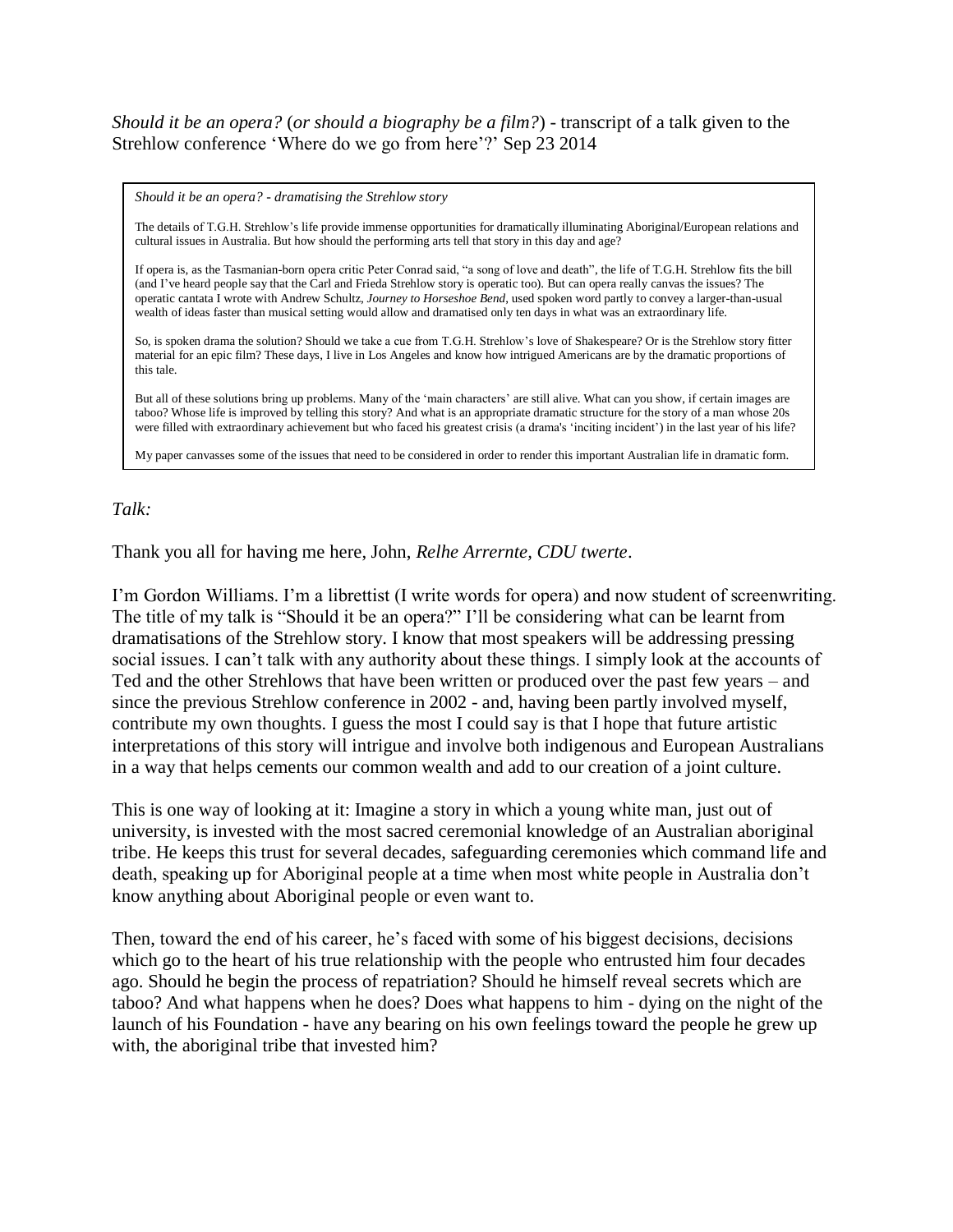What a great story! "It should be a film." Or should it be an opera? Either way I'm not the only person who has felt an urge to present this story dramatically. As John Morton once said to me in an email: "It bears telling and re-telling". Well yes, I'd agree. It's one of the foundational myths of how Europeans live in this country. It is certainly one of our tragic myths for Aboriginal and European Australian alike, one that can be studied in the perpetual hope of finding a happier outcome.

What if it had been an inspirational story, a story of successful cultural transference and renaissance - if Strehlow had held onto the Aranda ceremonial artefacts waiting for a time when the men of the younger generation were in a position to continue these kinds of cultural practices?

But we know what happened: that Strehlow himself didn"t transmit the ceremonies for various reasons and allowed publication of secret-sacred ceremonies that turned up on sale in the NT, causing grievous offence. One way of looking at this is that Ted fell at the last hurdle.

But you see, this failure is what makes this story interesting in terms of drama. Someone asked me why people are obsessed by Strehlow, why not look at Spencer & Gillen or Donald Thomson for stories of Europeans in Oz? But to my mind there"s an obvious answer: there were no crises there, no intriguing final confrontation with flawed inner thoughts, the thinking that might finally prevent a European from living life from an aboriginal perspective. Ted Strehlow requires Shakespearian portraiture.

The technical problem, though is that the fatal question - what some dramatists would call the "inciting incident", whether or not to sell ceremonial photographs to *Stern*, occurs in TGH"s final year. While I assume – dramatically – that he went through some internal debate - it"s hard to garner sympathy for Strehlow at this stage– flailing around, railing at abandonment and lack of appreciation - and that"s a problem if he"s to be the sympathetic hero of the story. But the young man, the 23 year old who went out to the desert in 1932 was brilliant, industrious, courageous. Think about it: while other people his age were out dancing (at the Graduates" Ball, as I saw in one diary entry), he was waking up at night in the middle of vast plains *so silent* he could hear his heart beating with anxiety. This has implications for a dramatic structure which requires conflict to get the ball rolling. We need to see the young and old man at the same time.

"Worth an opera!" said a Shakespeare scholar in New Jersey last year after I emailed him *Victory over Death and Despair in a Bygone Age*, my article on John"s book, *The Tale of Frieda Keysser*. And he's not the first person to have thought so. [Or tried one: There was, of course, *Ingkata*, Racing Pulse Production's opera which involved a libretto by Ros Horin and myself, composers Gordon Kerry, songwriters David Bridie and Warren Williams and the local Alice Springs hip-hop duo Nokturnl, which was workshopped at State Opera of South Australia in 2008.]

But is it? It's certainly got a huge emotional arc and this is what makes people think opera, in what is clearly an acknowledgement that even today this is the Europeans' grandest theatrical form. I know that local man Warren Williams [the Deadly Award winner] loves opera and there are others who regard opera as white man"s *ltata*.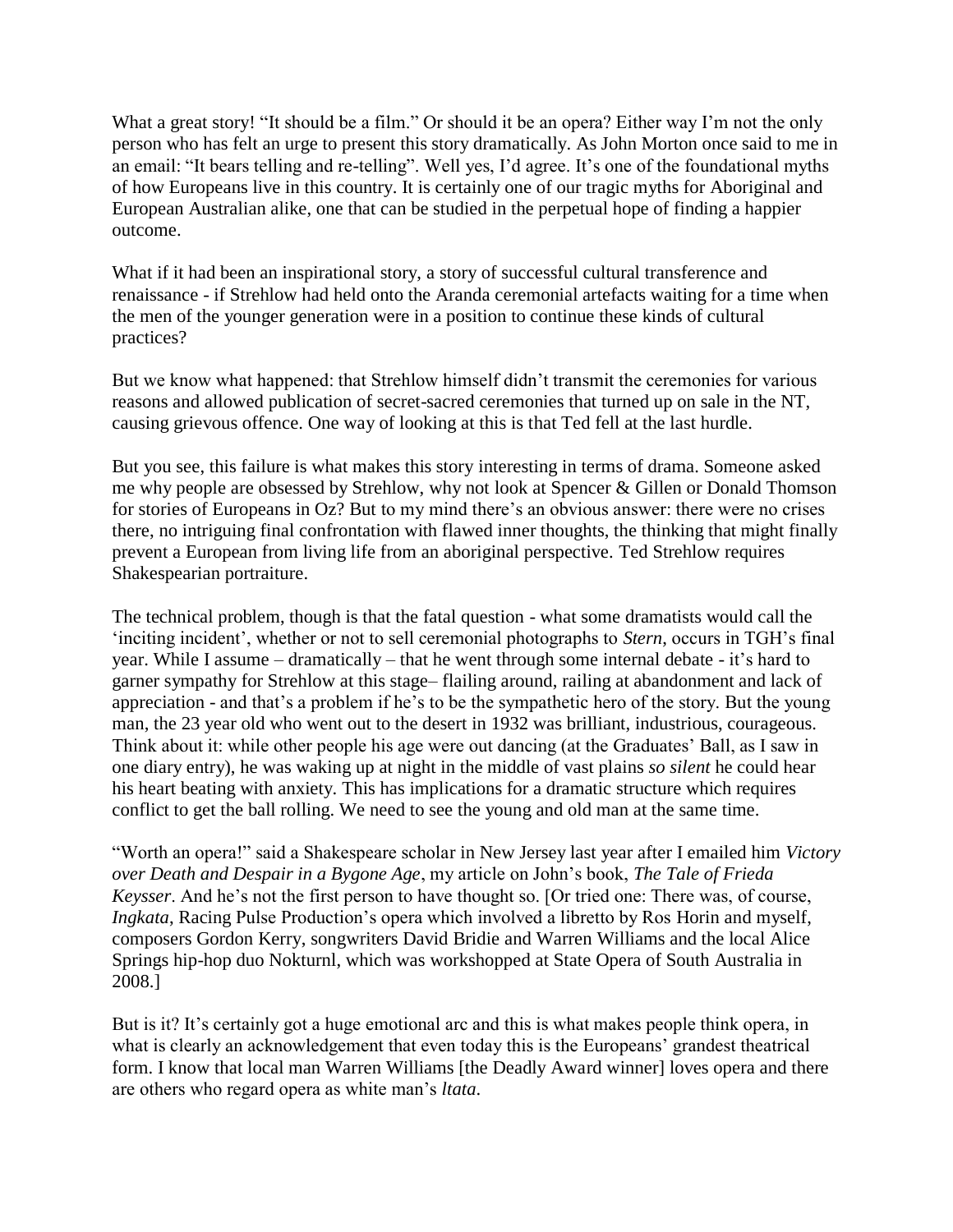But I've been involved with a couple of musical settings of the Strehlow story and opera sets up a number of challenges.

Opera deals with emotional reactions to incidents (that"s what an operatic aria is, basically). And you can"t have too many. The music needs room to bloom.

What do you do when you have a story that is so rich in concepts - and difficult concepts - as Strehlow"s? (And bear in mind that the Shakespeare scholar was talking about a story of the two generations of Strehlows in Central Australia – Carl and Frieda and their son, Ted)!

Andrew Schultz and I solved the problem partly in the dramatic cantata *Journey to Horseshoe Bend* – the work for the Sydney Symphony and Ntaria Ladies Choir that we spoke about at the last conference - by having a narrator (the older TGH Strehlow) and speaking parts (for Njitiaka and sometimes young Theo). We could get ideas across at the speed of speech, without creating a work of inordinate length.

But we also stuck to a comparatively short, intensely dramatic incident - those ten days in 1922 when Theo and his parents tried to get out of Central Australia before Carl died of dropsy. And yet, the rest of Strehlow"s life is ripe for dramatic interpretation. The later life demands deeper thinking.

Of course, there are practical problems with dramatising any part of Strehlow's story. It's family lore for people still living. You're talking about people's relatives. And what if you yourself might intrude on cultural sensitivities? Should the story be set in Arizona or a tropical island where the imagery can be unrelated to anything likely to cause offence in Central Australia? But how then might the story speak to Australians, one of the prime motives for telling it in the first place?

I"ve had some experience with getting around this. I composed a supposedly sacred song, using Aranda phonemes which moved frustratingly in and out of identifiable Aranda words and with an undulating melodic contour that was close enough to *European* traditional song that senior Aranda man Herrmann Malbunka dismissed it as "rubbish", one of the few times in my life I"ve been pleased with such a verdict.

And you have to consult widely. With *Journey to Horseshoe Bend*, we not only wrote important parts for the Ntaria Ladies Choir; we consulted with Doug Abbott, Njitiaka"s great-grandson, and David Roennfeldt out at Hermannsburg, the Strehlow Research Centre under Brett Galt-Smith, and got the blessing of the chairman of the Ntaria Council, Gus Williams.

And then, the bigger question, "Does any of this really matter?" *Who cares* what people in the arts have to say about any of this? As you"d probably expect, my answer to *this is,* "Yes, it matters".

We need our stories. Anyone who works in psychology will tell you that the stories we tell can influence the way we behave. We need stories for our psychological health.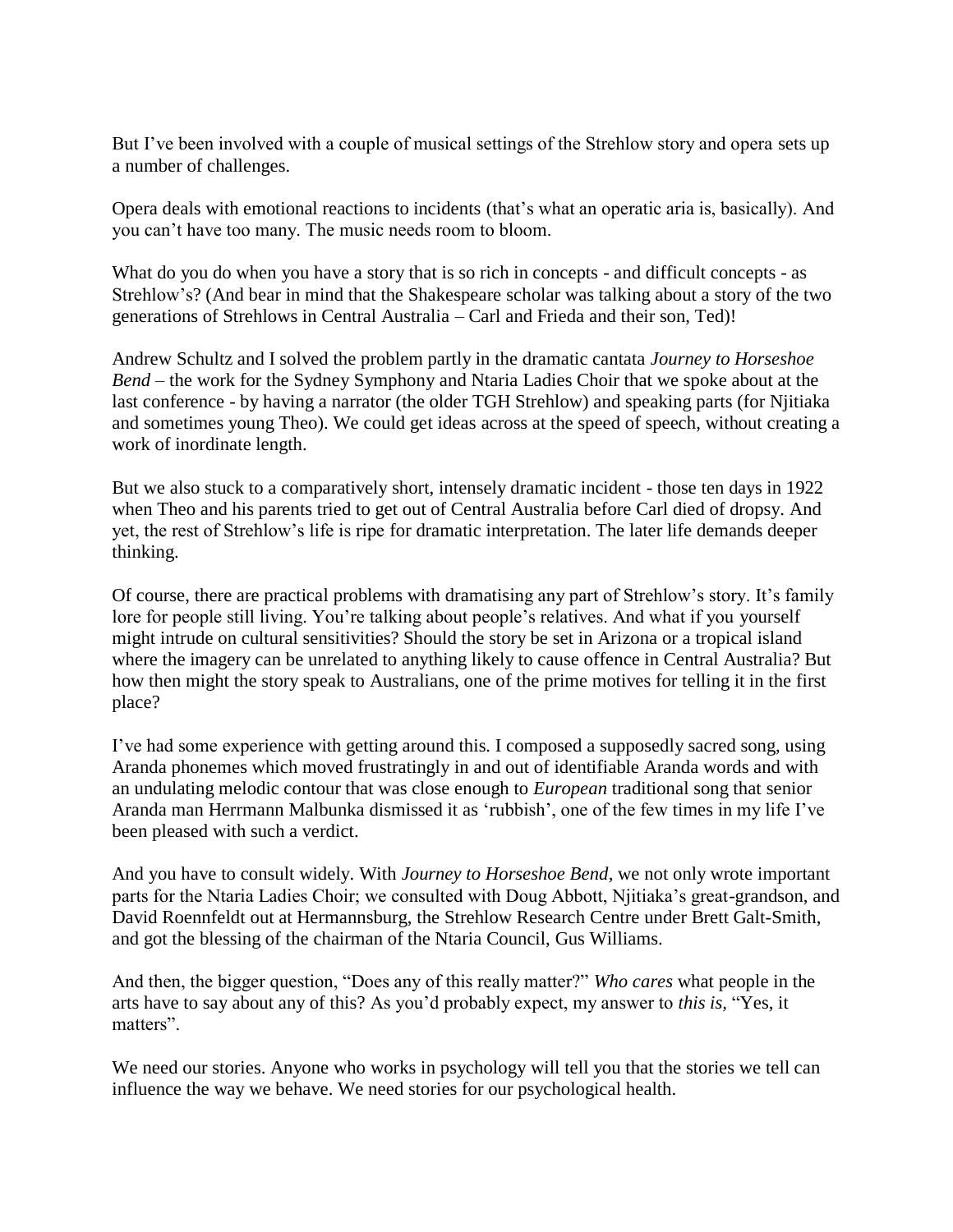Some years ago I was involved in writing a play called *Dust-off Vietnam*, a play essentially about the Vietnam War experiences of some fictional Darwin residents. We interviewed Vietnamese refugees (boat-people), veterans who lived in Darwin, and former demonstrators. We accounted for all their stories and on the night of the performance saw things that hadn"t happened before. The veterans had never had much time for the South Vietnamese who "couldn"t fight their own fight", but after the performance refugees and veteran shook hands; exchanged phone numbers; they stood around talking to former demonstrators. Everyone had a perspective to swap. We hadn"t portrayed anyone as all right or all wrong. But we had tried to convey what it was like for them and created an atmosphere of reconciliation; for a brief instant each had walked in each other"s shoes. And we did this without having to be unfailingly "feel good". Not every story was positive.

Australia is a land of stories, and stories that tell people how to live, how to survive. But if they"re in any way predictive, I think we need to start telling new stories about Aboriginal/European relations, and stories that find deeper, more intriguing nuances. This way people will keep listening, intrigued; prepared to come out of their entrenched positions; interested in solutions.

Here - with Strehlow - is a story of an attempt to live in both worlds which invites consideration of why, or the extent to which, it failed - here"s a story that should compel us to keep trying to figure it out. Who knows what we may discover?

With *Journey to Horseshoe Bend*, I believe that composer Andrew Schultz and I pushed the story forward so that it became a celebration of the Aranda notion of Two Ways, or Both Ways - that ideal of a certain generation that they could live Aranda way and God"s way at the same time. We saw evidence of that in Mavis Malbunka's presentation at the last Strehlow conference in 2002 when she told us how she was a devout Lutheran woman and then proceeded to tell the audience how her children got their Dreamings.

I want to play you part of the final scene, from this piece that was only at draft stage at the time of the last conference. Carl Strehlow has died and his son, Theo, is trying to work out the meaning of his death. His father was a dutiful servant of God but he"s been allowed to die here, far from his German homeland. We try to express "the meeting of two cultures" as one answer, in the setting of TGH"s translation of the Rain Song of Mborawatna as a choral fugue and then both choirs, white and black, joining in the Lutheran hymn Wachet Auf, though sung in Aranda: *Gloria lyarta ungkwanga/relh'iperra Angel, itneturta…*

# [PLAY]

....This is one of the reasons why it's important to me to keep exploring the Strehlow story, trying to find its ideal dramatisation. I keep making discoveries. I know other people have described Two Ways, but it was a new concept for me, and I would think for our audience.

One of the interesting experiences I"ve had living in Los Angeles is telling the Strehlow story to Americans who are used to the thousands of stories that fly around that city every day. They"re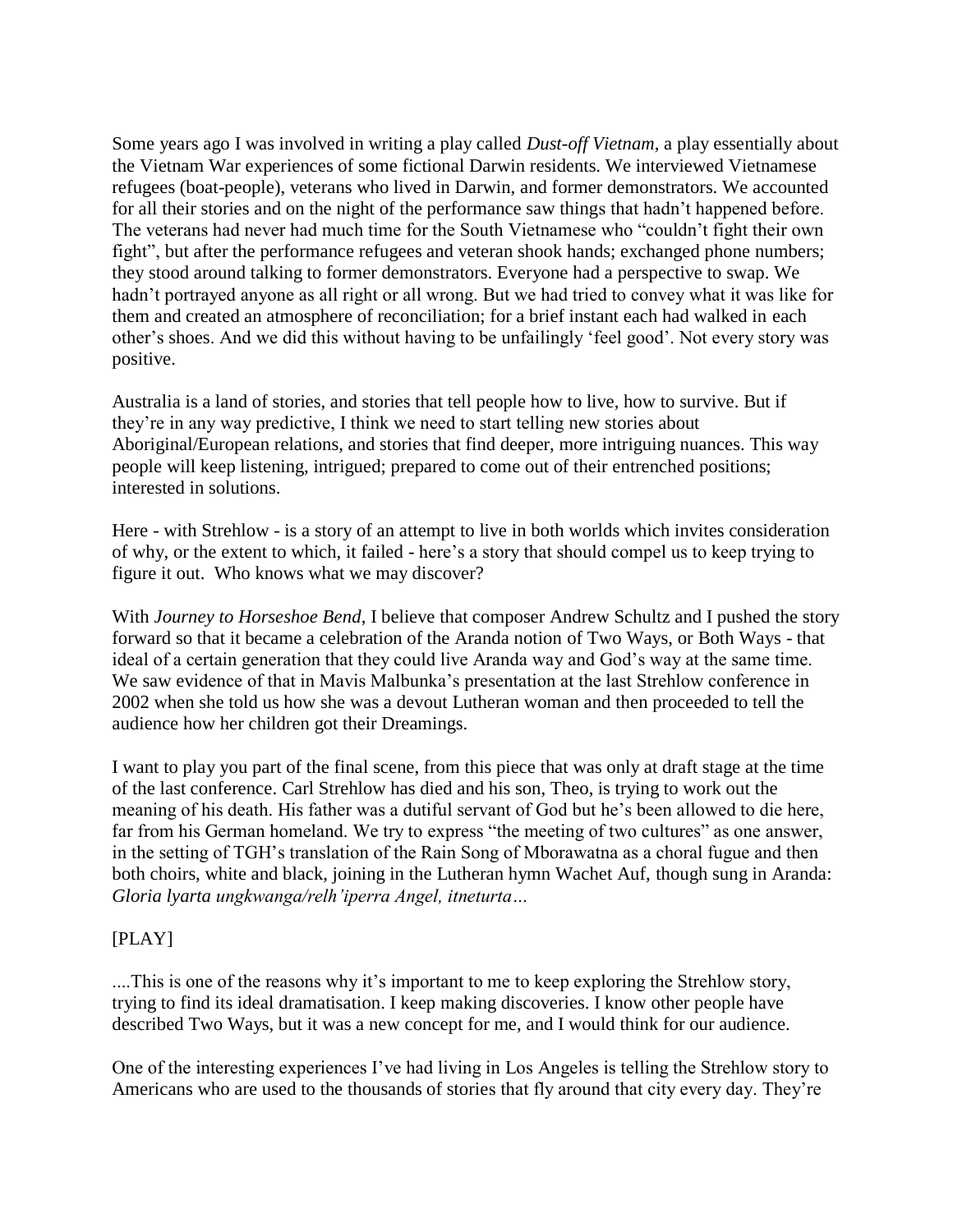fascinated, but they have difficulty seeing TGH as the driver of the plot, the protagonist. Someone who resists calls for the return of tjurunga is not the one initiating action. Clearly a need is felt for someone else, a younger generation of guys whose clamouring for their "birthright" will pressure TGH into making his fateful mistake. But even in the earlier years, when I talk about the 1930s, Ted doesn't come across as the protagonist. It's the old men who invested him with their secret-sacred knowledge who sit in the driving seat. And what this tells me is to figure out how much Strehlow"s investment was a strategy on the part of the old men. They were activists in their own future (which may have kind of worked when you think how everything ended up back, available to the authentic owners, in the Strehlow Research Centre.) But really, think about it, would you have this insight if you stuck with a cliché or blanket assumption that Ted was a "cave robber?

I"ve groped toward finding a good structure for a film about this, if it ever got made. And because, as I said, I believe the younger Strehlow was a great man but the inciting incident for a really profound drama occurred toward the end of his life I"ve wondered if the best structure for the film would not be the typical straight-ahead Three Act drama that textbooks advocate. But more like the sort of hybridized alternative that Sydney screenwriting teacher, Linda Aronson advocates in her book, *The 21st Century Screenplay*. Something like what she calls parallel narrative and specifically with something she calls a "preview flashback". Principally, you use a framing device in the present to pose a nagging question which only a recounting of the past can answer. The preview is of a section of the story that takes place 2/3rds through. Then you work back to that point and beyond.

It could be represented something like this.

[SHOW]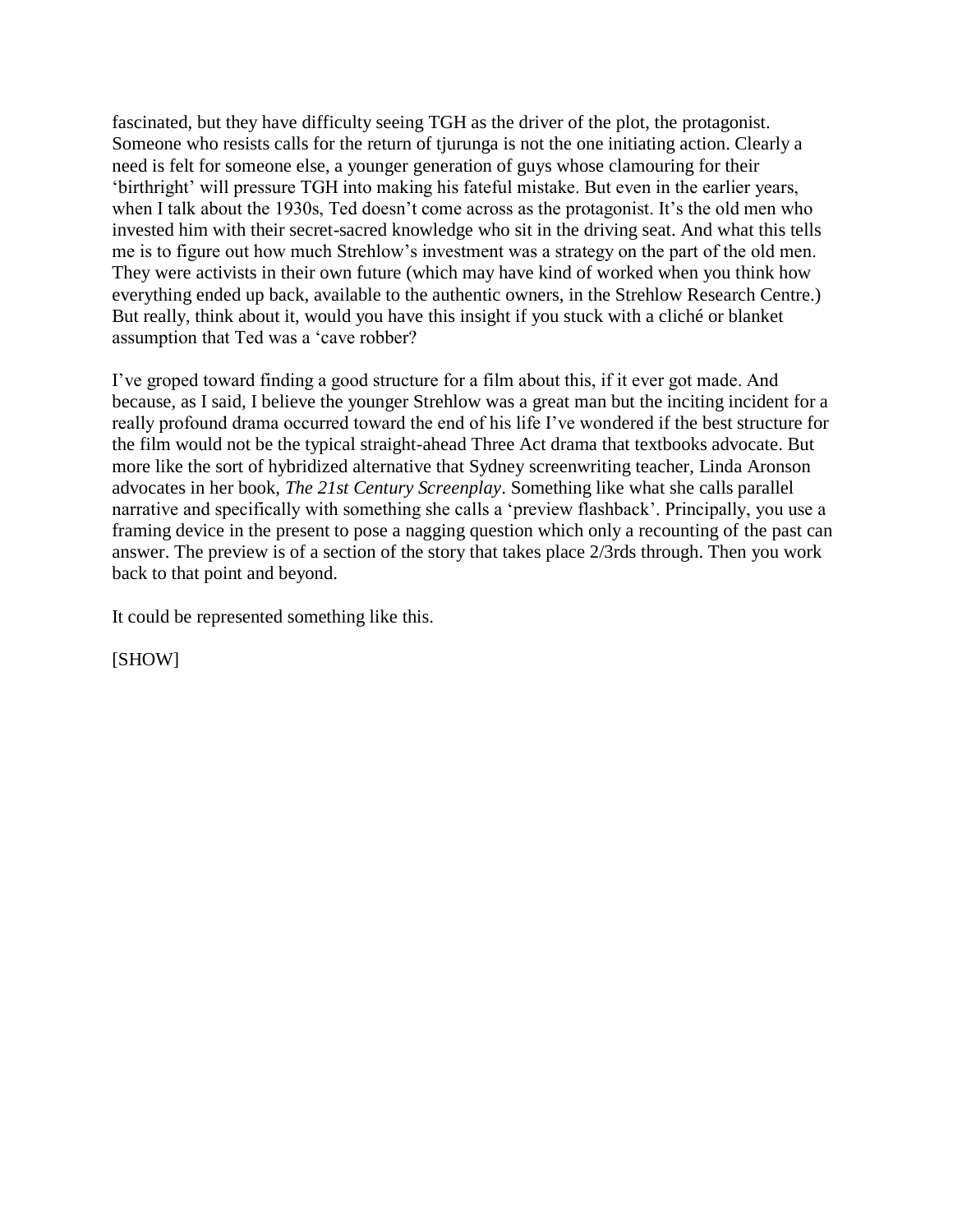#### A possible structure:

Prologue: an offer on the photos from *Stern* magazine. Things to weigh up - illness, unpaid bills. "Should I sell? Is it safe?" Dilemma: What was agreed in the past? – an admission of the undoubted controversy as a catapult into the earlier part of the story.

### "ACT I"

Arriving back in Central Australia in 1932, the current situation. "taken aside" and asked to take care of the tjurunga.

Doubts, fears, old loyalties, the difficulties involved (trekking across the desert)

the power/danger of tjurunga pressed home, but records, transcribes, photographs ceremonies.

'An avalanche' of tjurunga; will take them south.

"The "urumbulak" ingkata"? I might be the last."

### 'ACT II'

GRADUAL Disillusion. Unappreciated.

Falling foul of the Establishment: (Sir "Malice" Napier). *Growing aboriginal dissatisfaction with status.*

TGHS"s illness, crisis of health

*Aboriginal dissatisfation with status leads to rise of a newly-politicised generation; a revival/the continued potency of traditional belief*

The pressures of a new family.

Concern for legacy. Alienation between old allies. Struggling, fighting back.

An offer from *Stern*. "Should I sell? Yes - but no publication in Australia." We come back to that initial Prologue question with new knowledge.

### "ACT III"

Publication of photos of secret-sacred ceremony in Australia, "the Atom Blast". *Outcry.*

Pushes back. Strident self-defence.

Will push ahead with the creation of the Foundation.

Dies on the night of the launch.

Epilogue: what happens to the tjurunga? what is the Central Australian view of Strehlow?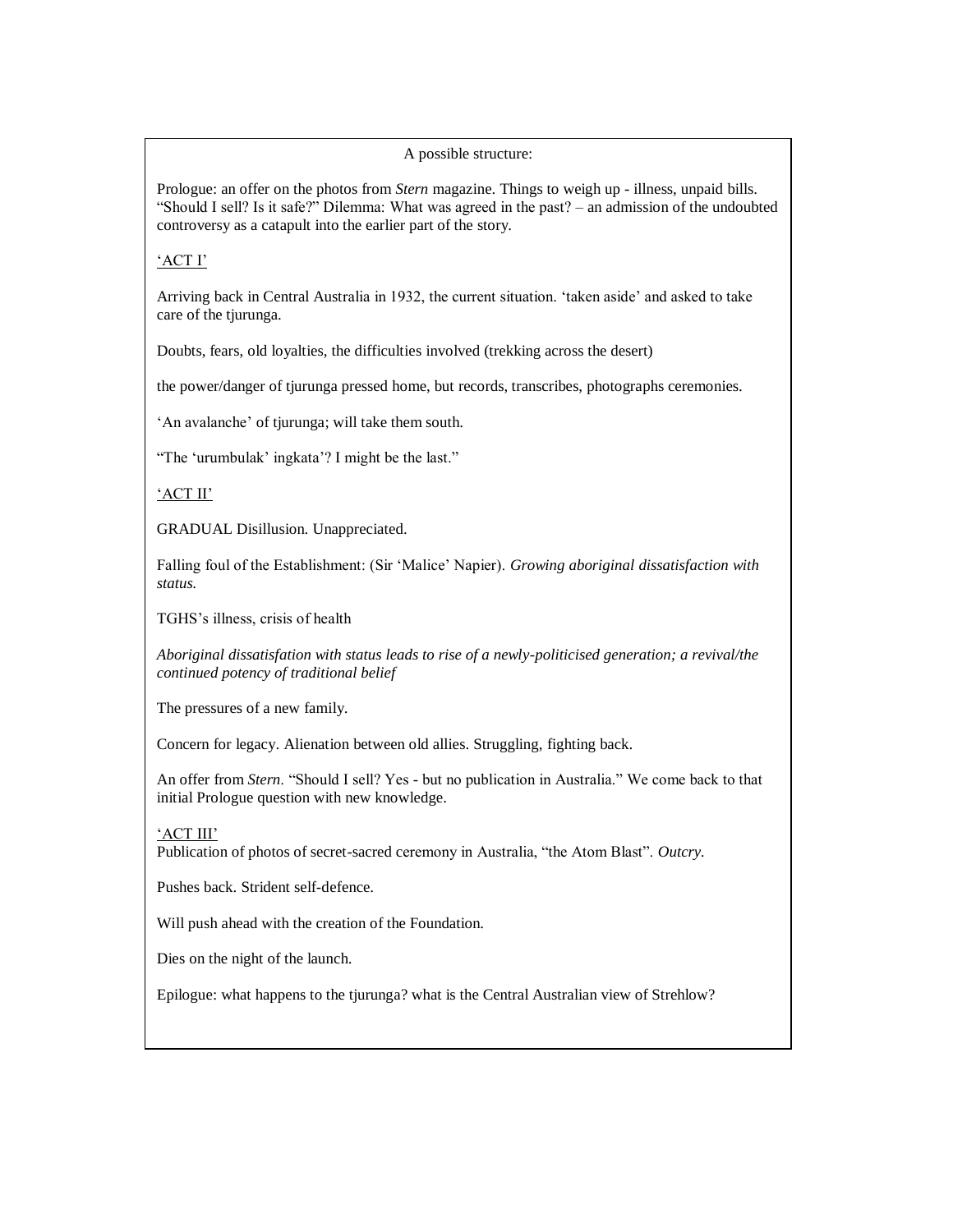Such a story would allow a couple of contemplations of Strehlow"s "final act", but also an appreciation of the magnificence of his earlier work – the precise, painstaking, faithful recording of ceremonies and traditions that were about to go underground for who knew how long. Such a telling could create a tragedy we could all mourn.

Here's another thing I discover from telling this story to Americans, the extent to which all Australians share an experience unique to them. You suddenly realize how many assumptions Australians – and a large number of them – bring to a story like this. "How can they walk down the middle of a river?" say Americans. "Oh, it's dry!?" Or "I'm not sure how consideration of sacrilege can be dramatic stakes - a question of life or death – in a modern realistic story." But the Australians where I live, in Aussiewood as it's nicknamed, have no trouble understanding. These are stories we can tell around the campfire and understand the underlying premises. Aboriginal and European Australians might have different perspectives on this story, but we now work from some shared templates.

Last year I saw a draft of *Jandamarra*, a dramatic cantata by Paul Stanhope, Steve Hawke and the Bunuba People of Fitzroy Crossing, Western Australia presented by the Sydney Symphony earlier this year, a work inspired by a model provided by *Journey to Horseshoe Bend*. At that early stage I was struck by the way the libretto (the words) easily used alternative names for people or identification with animals. I wondered if the audience would automatically know who was being referred to. But I also saw these features of the script as a mark of the fact that the writers *could* assume this degree of familiarity with Aboriginal culture from an Australian audience – or at least, one that went to the Sydney Opera House. We are starting to share a common template.

Should it be an opera? Oh, it'd be great to think that the Strehlow story could one day be a cycle that"s performed at Hermannsburg by the community every ten years. (There"s my not entirely incidental proposal for employment opportunities.) But even if we fall short of that, telling and re-telling this story is a part of a reconciling process. In his 1967 speech "Where do we go from here?" [the title of this conference, by the way], Dr Martin Luther King Jr said it depends on "where we are now". And I think we're at a point where we're able to indulge in an increasing number of shared references. I confess this may not do much to solve pressing social issues but it"s some sort of advance.

# *Gordon Kalton Williams*

*This is the transcript of a presentation to the Strehlow conference 'Where do we go from here?', Araluen Theatre, Alice Springs, 23 Sep 2014*